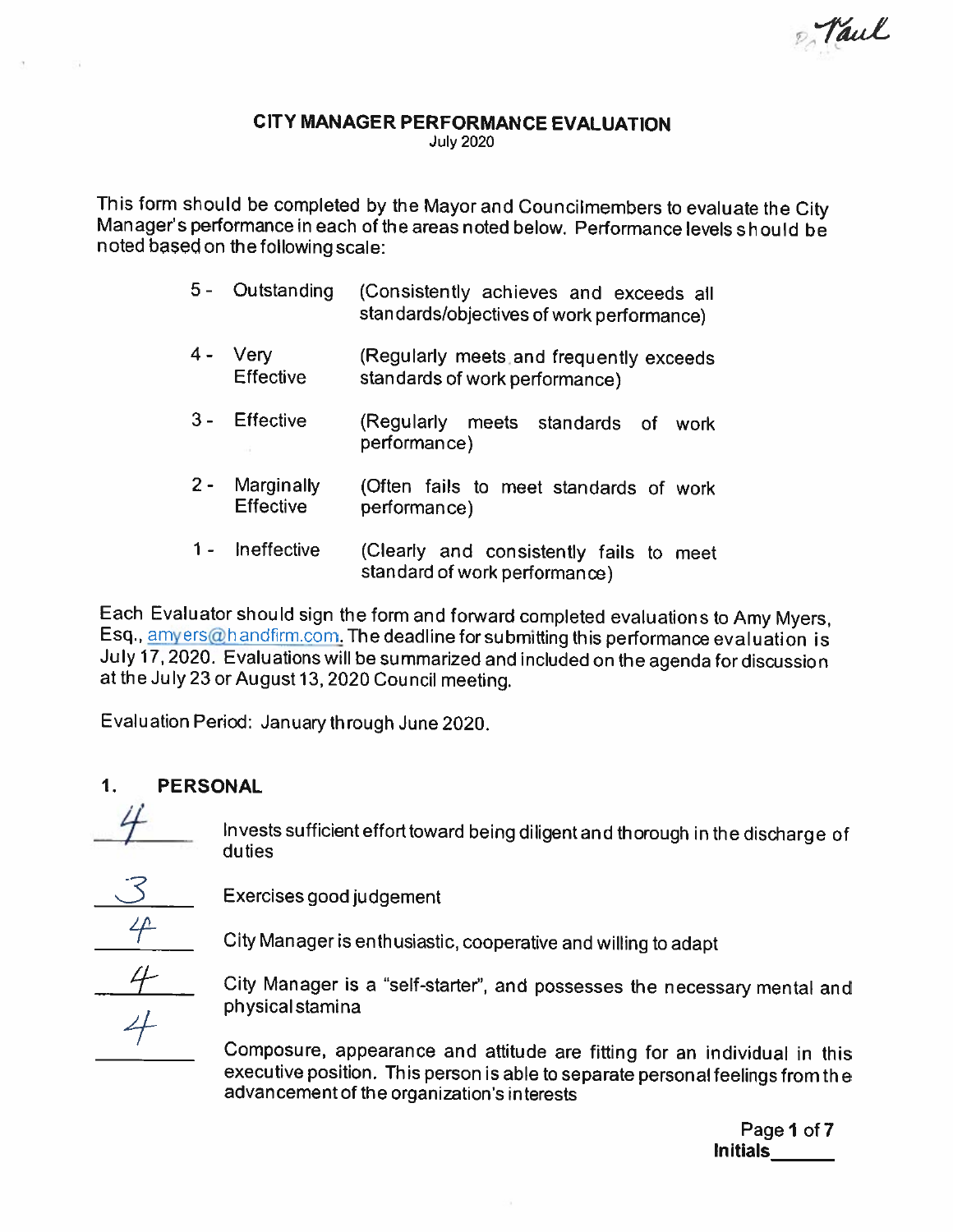## 2. PROFESSIONAL SKILLS

| Knowledgeable of current developments affecting local govemment<br>management |
|-------------------------------------------------------------------------------|
| Respected in the management profession                                        |
| Demonstrates a capacity for innovation and creativity                         |
| Anticipates problems and develops effective approaches for solving them       |
| Willing to try new ideas proposed by Council members and/or staff             |

# 3. RELATIONSHIP WITH THE COUNCIL

Carries outthe directive of the Council as <sup>a</sup> whole, rather than those of any one memberof the Council

Assists Council members in resolving problems atthe administrative level in <sup>a</sup> man ner that avoids unnecessary Council action

Assists the Council in establishing policy, while acknowledging the ultimate authority of the Council

Responds to requests for information or assistance by the Council

Informs the Council of current issues and administrative developments in a timely manner



Receptive to constructive criticism and advice

Information is disseminated equally and completely to the Councilmembers

## 4. POLICY EXECUTION



Implements Council actions in accordance with the intentof the Council



Supports the actions of the Council after a decision has been reached, both inside and outside the organization

Understands and follows Florida law

Understands, supports and enforces City's laws, policies and ordinances

Page 2 of7 Initials\_\_\_\_\_\_\_

Paul.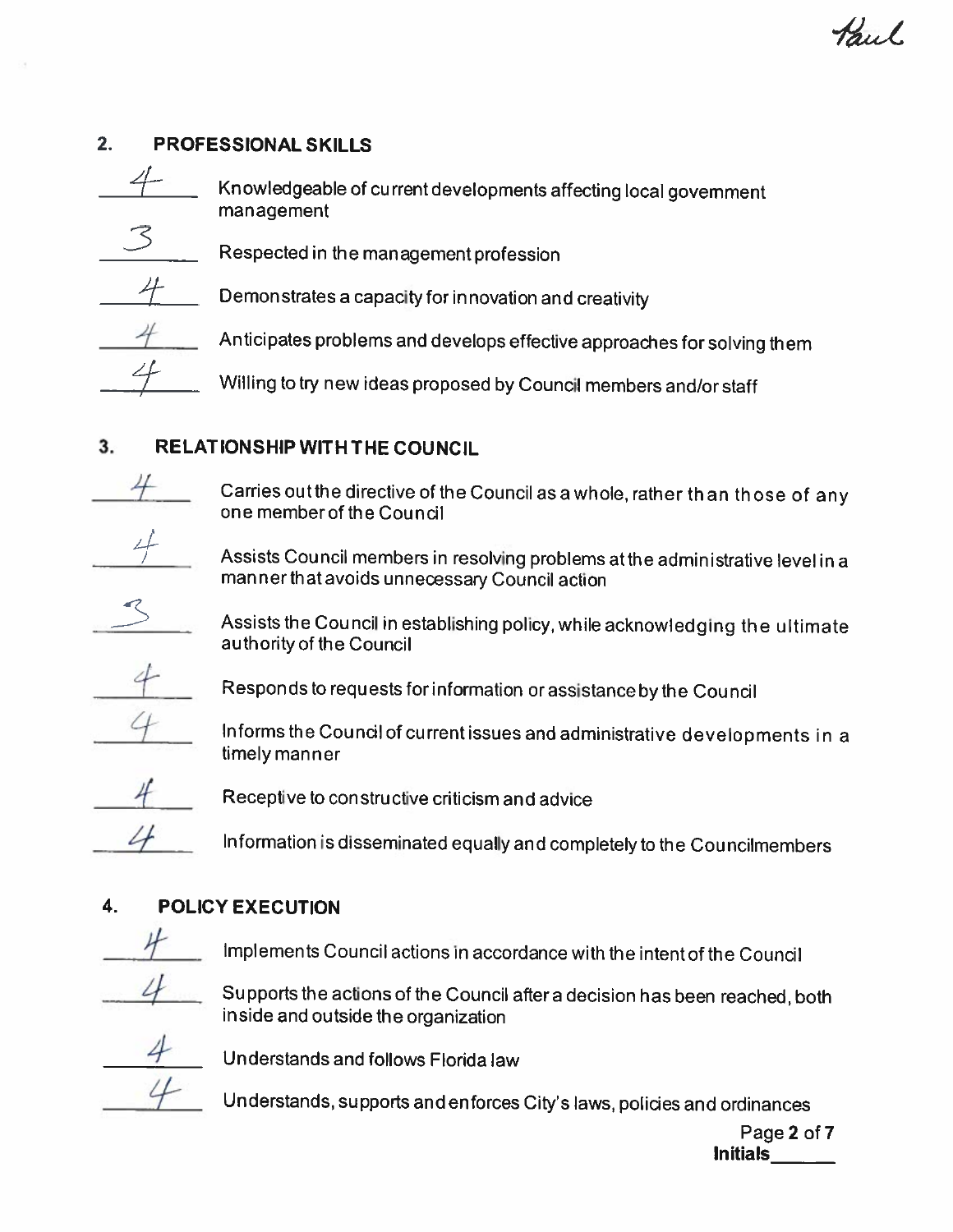

Timely and effectively executes City polides

Reviews City policies and procedures periodically to improve their effectiveness



Offers workable alternatives to the Cou ncil for changes in law or policy when an existing policy is impractical

## 5. REPORTING



Provides the Council with reports concerning matters of importance to the City



Reports produ ced by the City Manager are accurate, comprehensive, con cise andwritten to theirintended audience



Reports are generally produced through the City Manager's own initiative rather than when requested by the Council



Prepares <sup>a</sup> sound agenda which prevents trivial administrative matters from being reviewed by the Council

Documentation produced by the City Manager's office respects the fact that the affairs of the City are fully open to public scrutiny

# 6. CITIZEN RELATIONS



Responsive to concerns from citizens



Demonstrates dedication to the community, and the citizens and industry served by the City

Skillful in dealing with the news media and in avoiding partisan political positions

Has the capacity to listen to others and to recognize their interests, and works well with others



Willing to meet with members of the community to discuss their real concerns

Generally, community partners satisfied with City activities and services

Page 3 of 7 Initials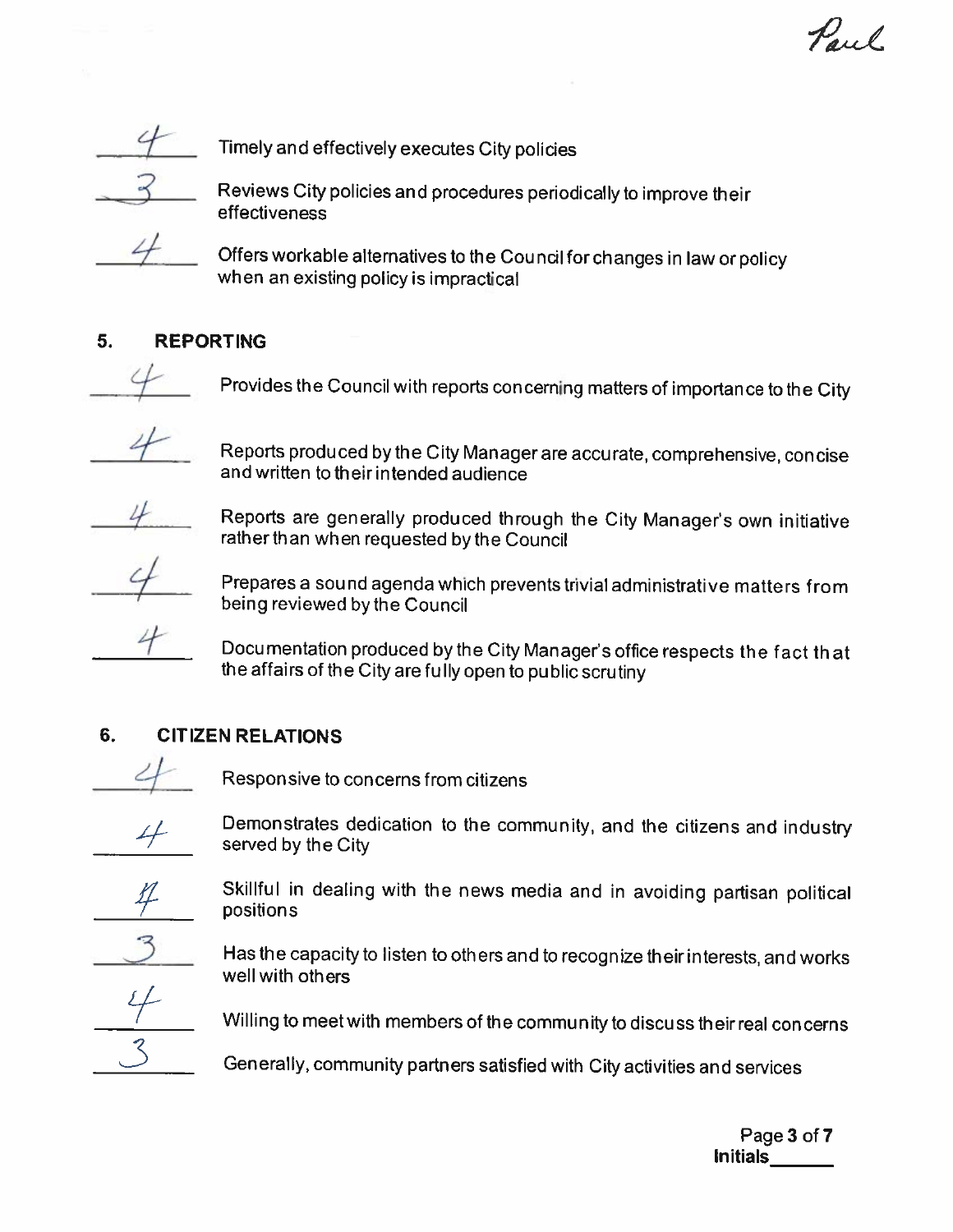Paul

### 7. STAFFING



Recruits and retains competent personnel for staff positions

Aware of weak or indifferent administrative personnel, and works to improve their performance

Accurately informed and concerned about employee relations

### 8. SUPERVISION

Encourages department directors to make decisions within their own jurisdictions and divisions without the City Manager's approval, yet maintains general control of operations

Instills confidence and initiative in subordinates and emphasizes supportive rather than restrictive controls for their programs

Has developed <sup>a</sup> friendly and informal relationship with the staff and work force as a whole, yet maintains the prestige and dignity of the City Manager's office

Evaluates personnel periodically, and points out man agement weaknesses and strengths. Manages and evaluates key personnel primarily by setting performance goals and objectives, and then assesses progress toward goals and objectives atleastannually

The organization's staff works as <sup>a</sup> team and seeks ways to be in novative and oriented toward effective problem-solving

Delegates responsibility effectively and provides the right amount of communication to staff during the course of the year

The City Manager properly controls the organization's operational and functional activities and motivates others to maximum performance

> Page 4 of 7 Initials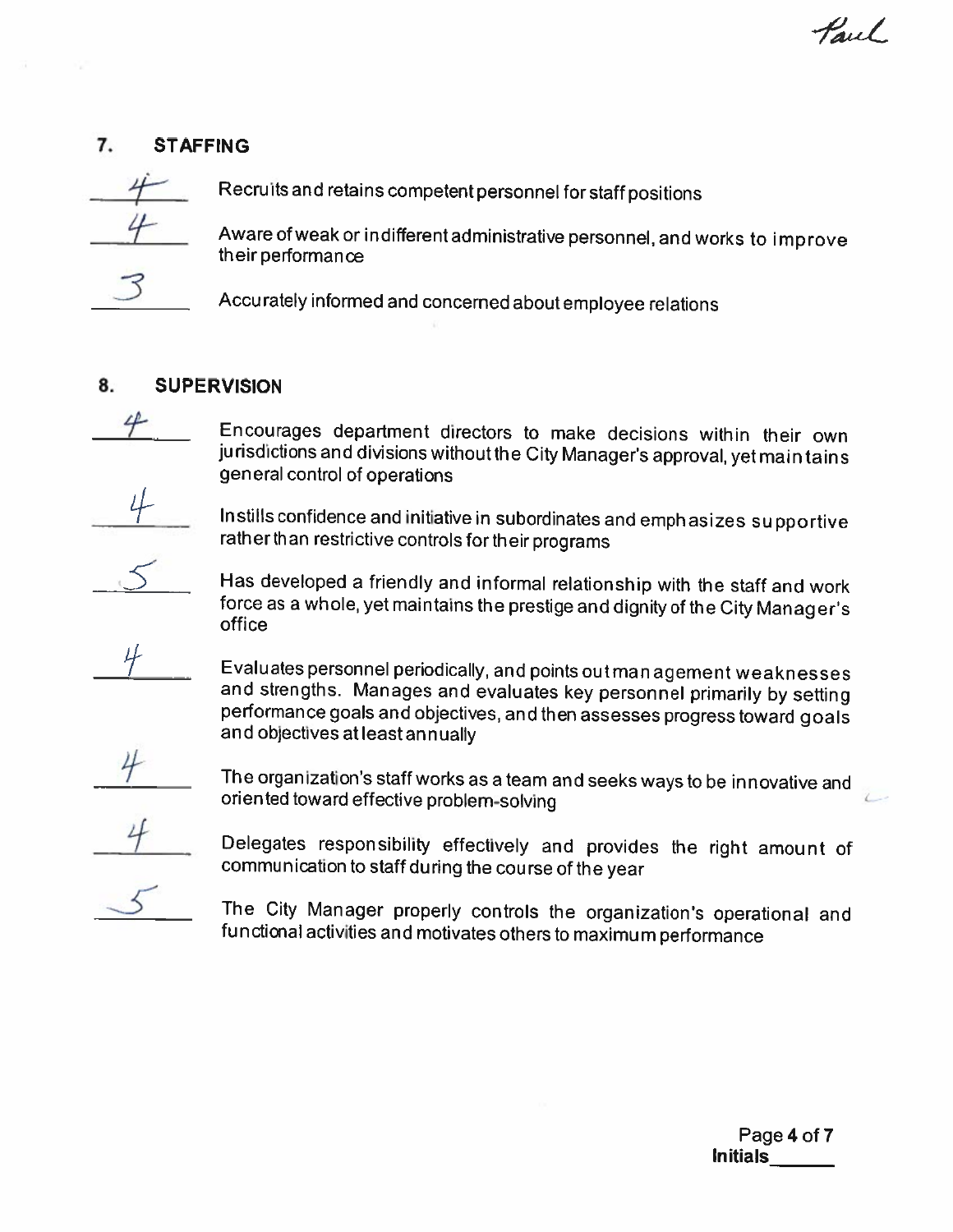### 9. FISCAL MANAGEMENT



Prepares a balanced budget to provide services in the areas and at a level directed by the Council

Makes the best possible use of available funds, conscious of the need to operate the City efficiently and effectively

The prepared/recommended budget is in an intelligentand accessible format

Possesses awareness of the importance of financial <sup>p</sup>lanning and accounting controls

#### 10. COMMUNITY

Difficult issues facing the City are addressed in <sup>a</sup> practical way, and adequate steps are taken to avoid unnecessary controversy



Recognizes areas of common or aligned interests with neighboring jurisdictions and entities and cooperates effectively with them to promote those interests

The City Manager helps the Council address future needs and develops adequate plans anticipating long term trends



<sup>3</sup> Cooperates with other local governments, state and federal government

Cooperates with other governmental units in the region such as the County and Tourist Development Council/Convention and Visitor's Bureau.

### NARRATIVE EVALUATION

11. What would you identify as the City Manager's strengths, expressed in terms of the principal results achieved during the evaluation period?

> Page 5 of 7 Initials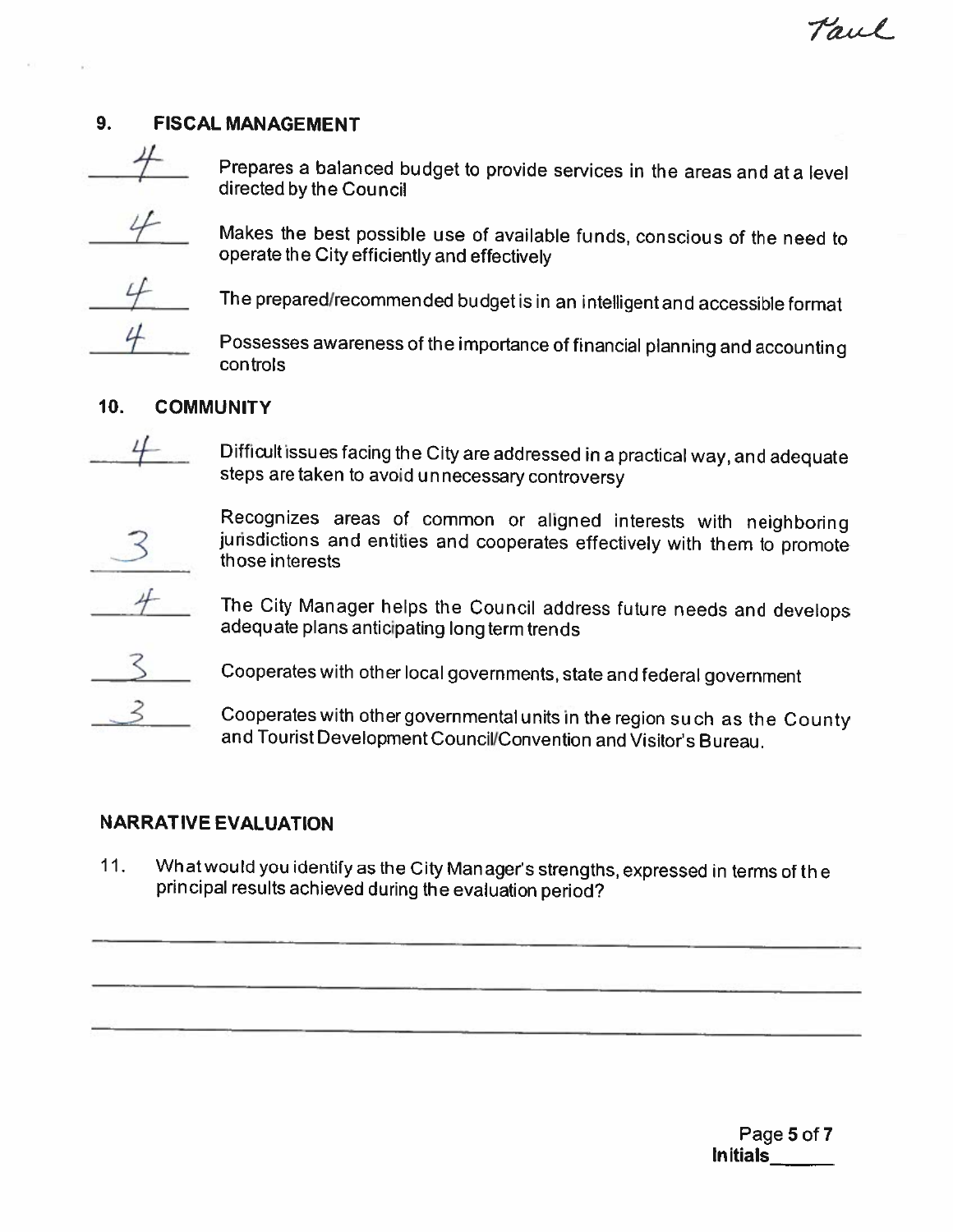Vaul

12. What performance areas would you identify as needing improvement? Why?<br>What constructive, positive suggestions can you offer the City Manager to enhance performance?

#### 13. Other comments?

#### **SCORING**

Total score from the values assigned to statements in categories <sup>1</sup> — 10:

Total # =  $208$  divided by 55 (or the actual # of questions used) =  $3.8$  avg. Of the ten scored groups above, circle the number of the Strongest category (only circle one number):  $1 2 3 4 5 6 7(8) 9 10$ Of the ten scored groups above, circle the number of the Weakest category (only circle one number): 1 2 3 4 5 6 7 8 9 10

> Page 6 of 7 Initials\_\_\_\_\_\_\_